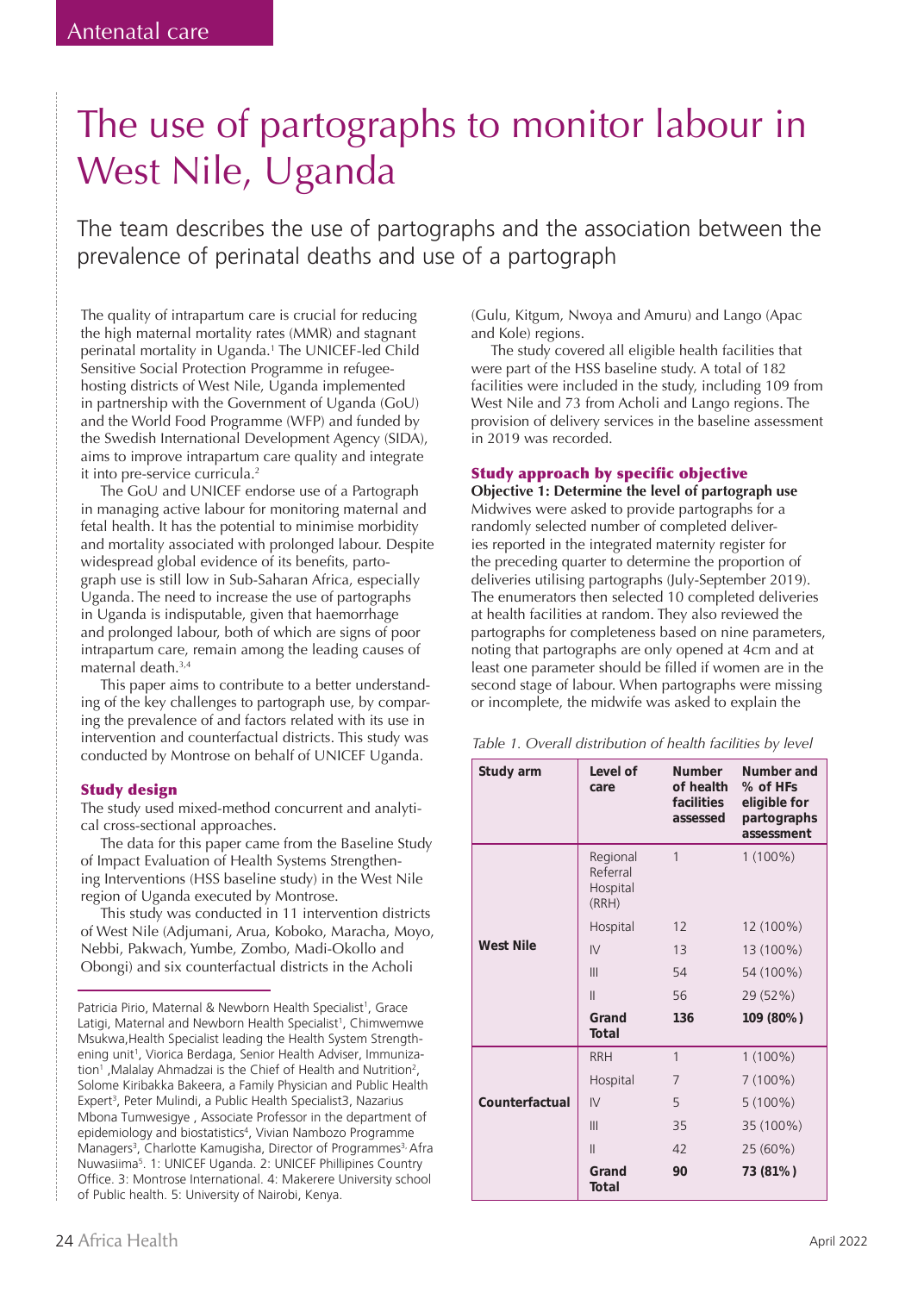## *Table 2. Distribution of partograph use*

| Study arm           | Level of<br>care | <b>Number</b><br>of<br>eligible<br><b>HFs</b> | Percent of<br>HFs where a<br>partograph was<br>available/used | Number of<br>partographs<br>expected* | Number of<br>partographs<br>reported | Percent completed |
|---------------------|------------------|-----------------------------------------------|---------------------------------------------------------------|---------------------------------------|--------------------------------------|-------------------|
|                     | <b>RRH</b>       | 1                                             | 100%                                                          | 10                                    | 10                                   | 100%              |
|                     | Hospital         | 12                                            | 33%                                                           | 123                                   | 34                                   | 26%               |
|                     | <b>HCIV</b>      | 13                                            | 46%                                                           | 130                                   | 27                                   | 21%               |
| <b>Intervention</b> | <b>HCIII</b>     | 54                                            | 67%                                                           | 400                                   | 274                                  | 53%               |
|                     | <b>HCII</b>      | 29                                            | 16%                                                           | 105                                   | 35                                   | 20%               |
|                     | Overall          | 136                                           | 51%                                                           | 768                                   | 380                                  | 37%               |
|                     | <b>RRH</b>       | $\overline{1}$                                | 100%                                                          | 10                                    | $\overline{0}$                       | 0%                |
|                     | Hospital         | 7                                             | 29%                                                           | 71                                    | 21                                   | 29%               |
| Counterfactual      | <b>HCIV</b>      | 5                                             | 40%                                                           | 50                                    | 20                                   | 40%               |
|                     | III              | 35                                            | 60%                                                           | 266                                   | 191                                  | 57%               |
|                     | $\mathbf{  }$    | 42                                            | 31%                                                           | 144                                   | 105                                  | 48%               |
|                     | Overall          | 73                                            | 53%                                                           | 541                                   | 337                                  | 46%               |

\* (accounting for over-reporting in some facilities esp HC IIs and IIIs)

challenges and make recommendations for changes at the health facility, district, and national levels.

## **Objective 2: Establish the factors associated with the use of partographs**

In the regression analysis for the use of partograph for completed deliveries during the previous quarter, the following explanatory factors were considered: intervention or counterfactual district; level of health facility; and provision of standard obstetric and newborn care.

## **Objective 3: Understand health worker perceptions on improving the use of partographs**

After determining the availability of partographs, the most senior midwife present on the day was asked about the obstacles she had encountered when filling the partographs and what she needed to do to improve the filling. A total of 229 midwives were interviewed.

## **Objective 4: Establish the association between the use of partographs and the prevalence of perinatal deaths**



*Figure 1. Percentage of partographs filled*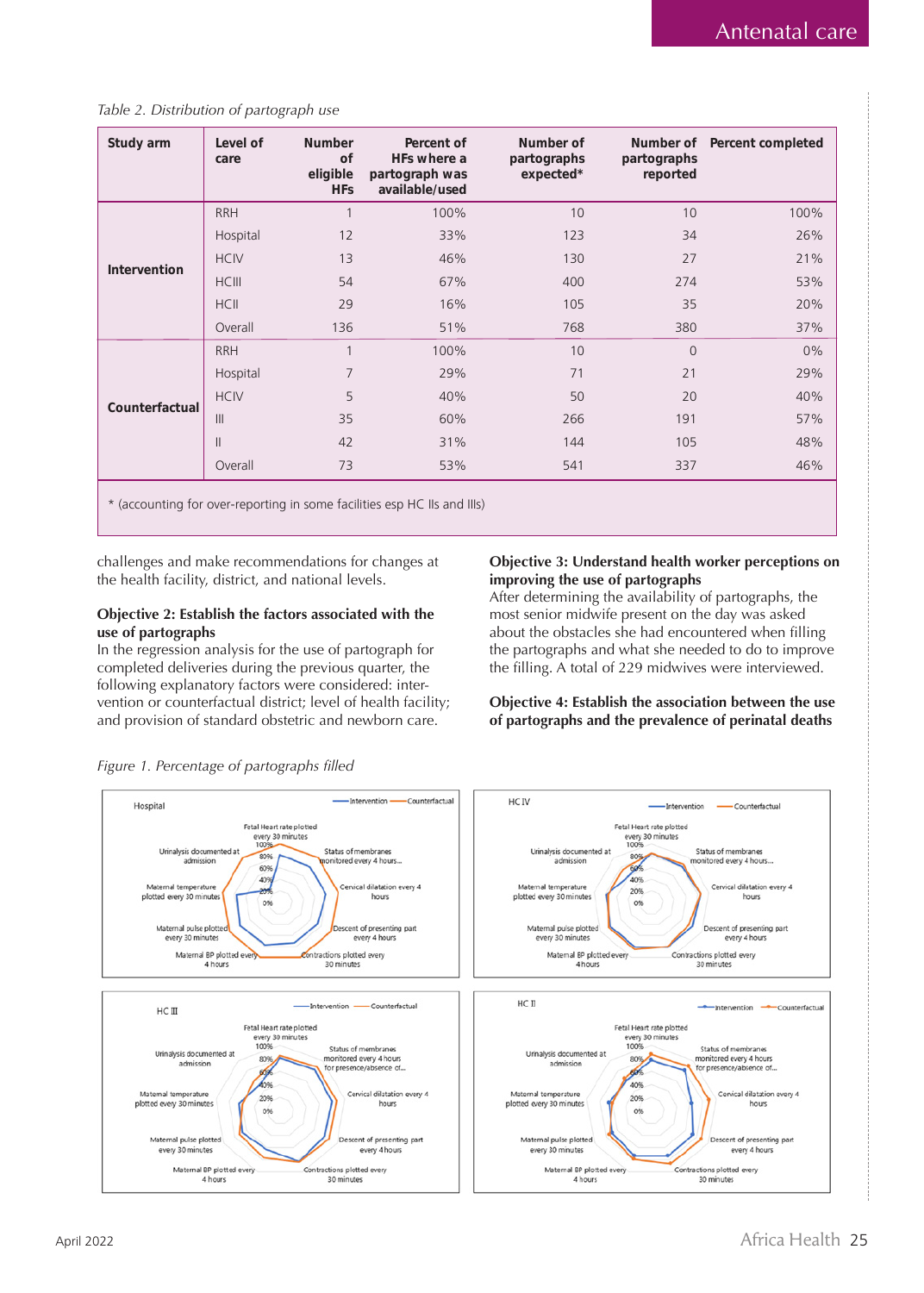*Figure 2. Percentage of filled partographs in the intervention arm*



Data on the reported numbers of perinatal deaths were extracted from the District Health Information Systems Version 2 (DHIS2). Completed partographs, incomplete partographs, and no partograph use were the key

*Table 3. Binary regression for use of partographs and health system factors*

| Covariate                       | Presence of partographs at the<br>health facilities     |                 |  |
|---------------------------------|---------------------------------------------------------|-----------------|--|
|                                 | AOR                                                     | 95% CI          |  |
| $Ref = <50$                     | Availability of services (Obstetric, and Newborn care): |                 |  |
| 50%-69%                         | 1.362                                                   | $0.44 - 4.25$   |  |
| 70%-89%                         | 3.138                                                   | $1.02 - 9.67*$  |  |
| 90% and above                   | 1740                                                    | $0.52 - 5.84$   |  |
| care): $Ref = <50$              | Availability of commodities (Obstetric, and Newborn     |                 |  |
| 50%-69%                         | 2.188                                                   | $0.79 - 6.08$   |  |
| 70%-89%                         | 2822                                                    | $1.07 - 7.45*$  |  |
| 90% and above                   | 0.863                                                   | $0.36 - 2.05$   |  |
| Newborn care): $Ref = <50\%$    | Availability of equipment (laboratory, Obstetric, and   |                 |  |
| 50%-69%                         | 2821                                                    | $1.02 - 7.78*$  |  |
| 70%-89%                         | 4.143                                                   | $1.18 - 14.53*$ |  |
| 90% and above                   | 2.170                                                   | $0.56 - 8.39$   |  |
| Level of care: $Ref = HC$ II    |                                                         |                 |  |
| HC III                          | 1.282                                                   | $0.50 - 3.30$   |  |
| HC IV                           | 0.606                                                   | $0.15 - 2.45$   |  |
| Hospital                        | 0 3 2 4                                                 | $0.08 - 1.29$   |  |
| <b>RRH</b>                      | 1 (empty)                                               |                 |  |
| Study arm: $Ref = Intervention$ |                                                         |                 |  |
| Counterfactual                  | 0.953                                                   | $047 - 192$     |  |

explanatory factors evaluated in the regression analysis. Intervention and counterfactual districts, as well as the level of health facility, were also considered.

| Table 4. Factors determining the quality of completion |
|--------------------------------------------------------|
| of partographs                                         |
|                                                        |

| Covariate                                                                         | Filled vs. Incompletely filled |                |  |  |
|-----------------------------------------------------------------------------------|--------------------------------|----------------|--|--|
|                                                                                   | <b>AOR</b>                     | 95% CI         |  |  |
| Coverage of services (Obstetric, and Newborn care):<br>$Ref = <50$                |                                |                |  |  |
| 50%-69%                                                                           | 0.498                          | $0.22 - 1.11$  |  |  |
| 70%-89%                                                                           | 1.795                          | $0.89 - 3.63$  |  |  |
| 90% and above                                                                     | 0.645                          | $0.30 - 1.39$  |  |  |
| Coverage of commodities (Obstetric, and Newborn<br>care): $Ref = <50$             |                                |                |  |  |
| 50%-69%                                                                           | 4.092                          | $7.47 - 6.91*$ |  |  |
| 70%-89%                                                                           | 3.24                           | $2.00 - 5.23*$ |  |  |
| 90% and above                                                                     | 2694                           | $170 - 477*$   |  |  |
| Coverage of equipment (laboratory, Obstetric, and<br>Newborn care): $Ref = <50\%$ |                                |                |  |  |
| 50%-69%                                                                           | 1.287                          | $0.75 - 2.19$  |  |  |
| 70%-89%                                                                           | 0.812                          | $0.46 - 1.45$  |  |  |
| 90% and above                                                                     | 1.136                          | $0.59 - 2.20$  |  |  |
| Level of care: $Ref = HC$ II                                                      |                                |                |  |  |
| HC III                                                                            | 2.127                          | $1.27 - 3.56*$ |  |  |
| HC IV                                                                             | 3.69                           | $1.56 - 8.72*$ |  |  |
| Hospital                                                                          | 3.682                          | $1.58 - 8.56*$ |  |  |
| <b>RRH</b>                                                                        | 0.881                          | $0.09 - 8.79$  |  |  |
| Study arm: $Ref = Intervention$                                                   |                                |                |  |  |
| Counterfactual                                                                    | 3 1 4 4                        | $213 - 464*$   |  |  |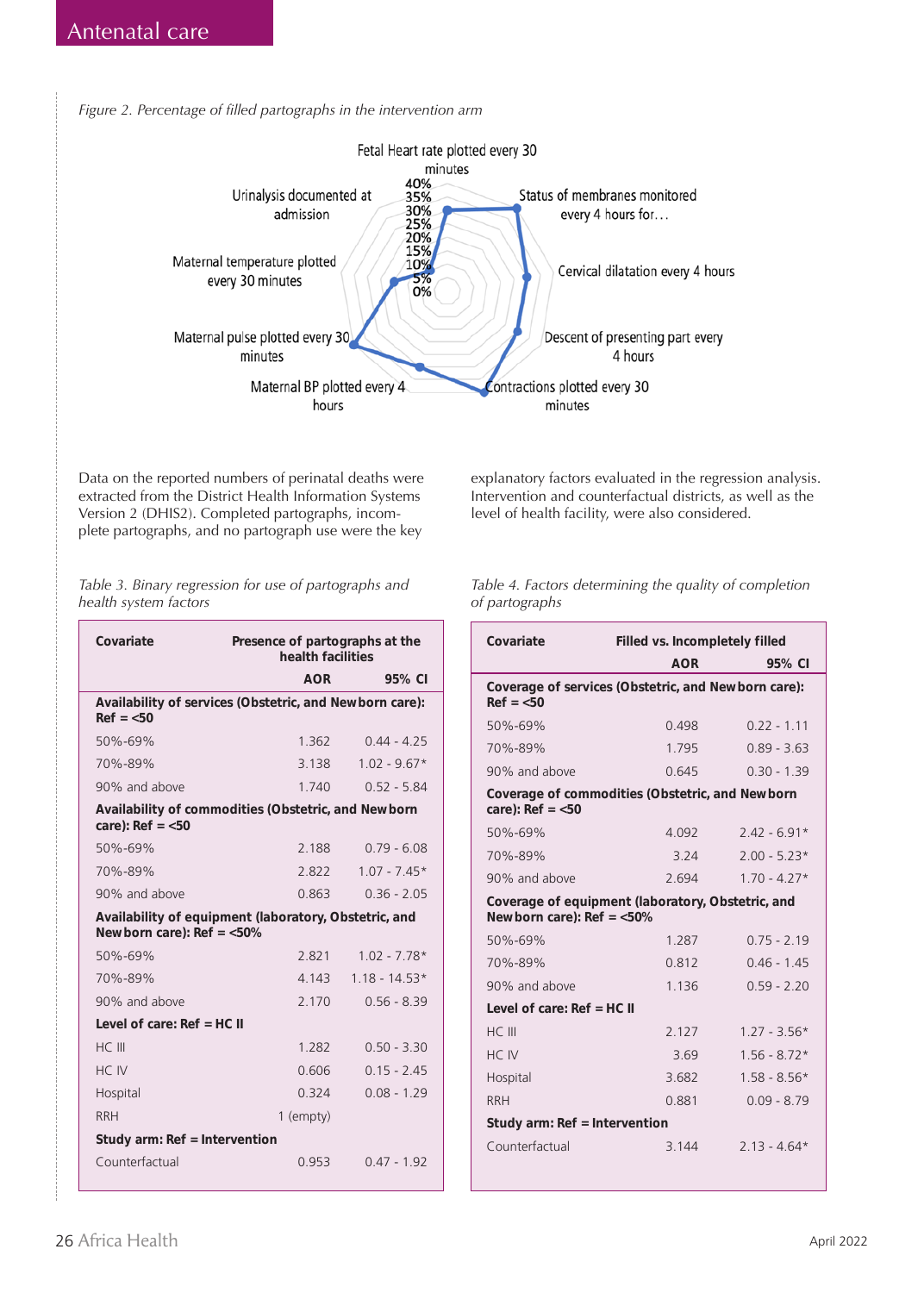## **Results**

## **Objective 1**

Only 95 (52%) of the qualified health facilities reported using partographs. In terms of cases with partographs, 37 per cent of the expected partographs were available in the intervention compared to 46% in the counterfactual facilities. For both intervention and counterfactual Health Centre (HC) IIIs, completion of the projected partographs was above 50%.

Figures 1 and 2 show the partograph components with the most gaps. In the intervention districts, the spider diagram revealed that urinalysis documentation at admission was the least finished, while fetal heart rate charting every 30 minutes was the most completed. In the counterfactual districts, there are no differences in completion rates by component. Both intervention and counterfactual districts show the same pattern for HCIV and HCIII. In comparison to the intervention districts, HCIIs in the counterfactual districts had more components completed. The spidergram only captures information for the intervention health facilities because the RRH in the counterfactual arm did not have any completed partographs.

## **Objective 2**

The findings, which were obtained using a binary regression model, demonstrated that the level of care and study arm had no significant relationship with the usage of partographs. With the use of partographs, however, there was a dose-related response, with higher coverage of services, commodities, and equipment for obstetric and newborn care.

The relevance of the parameters measured against the quality of completion of the partographs is shown in the table below. The binary response variable in the model is entirely filled vs. incompletely filled, and it is compared to a set of explanatory factors. The findings demonstrated that the availability of obstetric and newborn care services and equipment was not substantially related to the quality of partograph completion. The possibility of completing all of the components of the partographs grew dramatically as commodity supply increased. Apart from Regional Referral Hospitals (RRHs), which had no significant relationship with the quality of completing partographs about HC IIs, the data showed that higher levels of care were related with a higher likelihood of fully completing the partograph. The partographs were three times more likely to be completed in counterfactual health facilities than in intervention facilities.

## **Objective 3**

A total of 229 key informant interviews (KIIs) were conducted, one at an RRH, 16 at general hospitals, 21 at HCIVs, 91 at HCIIIs, and 100 at HCIIs, to identify the obstacles in completing partographs.

The difficulties encountered by intervention and counterfactual districts were generally the same, albeit to varied degrees. Mothers reporting in the second stage of labour, a lack of staff/heavy workload, and a lack of information on how to fill out partographs were the top three issues identified in intervention districts. The issues

*Table 5. Actions suggested by health workers to address the issues impacting the filling of partographs* 

| <b>Actions</b>                                                                                           | Intervention | Counterfactual |
|----------------------------------------------------------------------------------------------------------|--------------|----------------|
| Staff training /<br>continuous medical<br>education / on-site<br>mentorship                              | 32%          | 22%            |
| Increase the number<br>of staff/midwives at<br>facilities                                                | 22%          | 16%            |
| Provision of more<br>equipment / lab<br>reagents / supplies                                              | 11%          | 10%            |
| Improve on records<br>management - storage                                                               | 9%           | 18%            |
| <b>Education of mothers</b><br>/ pregnant women,<br>their partners and<br>community members<br>on labour | 8%           | 4%             |
| Improve transport<br>facilities for mothers /<br>Ambulances                                              | 6%           | 6%             |
| Motivation of staff -<br>remuneration, housing<br>and general welfare                                    | 7%           | 10%            |
| Provide examination<br>light in delivery rooms                                                           | 1%           | 6%             |
| More monitoring of<br>pregnant women by<br><b>VHTs</b>                                                   | 1%           | 4%             |
| Increase in maternity<br>admission for mothers                                                           | 1%           | 7%             |
| Improve on<br>documentation/filing<br>system                                                             | 7%           | 0%             |
| Improve health facility<br>infrastructure –<br>maternity                                                 | 2%           | 0%             |
| Improve the supply of<br>partographs                                                                     | $1\%$        | 0%             |
| Support HClls to<br>provide maternity<br>services to curb long<br>distances                              | 1%           | 0%             |

in the counterfactual districts were: a lack of understanding of how to fill out the partograph; late reporting by mothers; and missing papers. Limited equipment, a paucity of partographs, and insufficient illumination were among the others.

Heavy staff workloads, late reporting by mothers, and the emergency nature of cases received were highlighted as the principal hindrances to filling out partographs by midwives at higher-level facilities, RRH, general hospitals, and HCIV. Staff at lower-level facilities, on the other hand, could see a lack of skills and knowledge as their main impediment, though late reporting of mothers was highlighted more at HCIIs in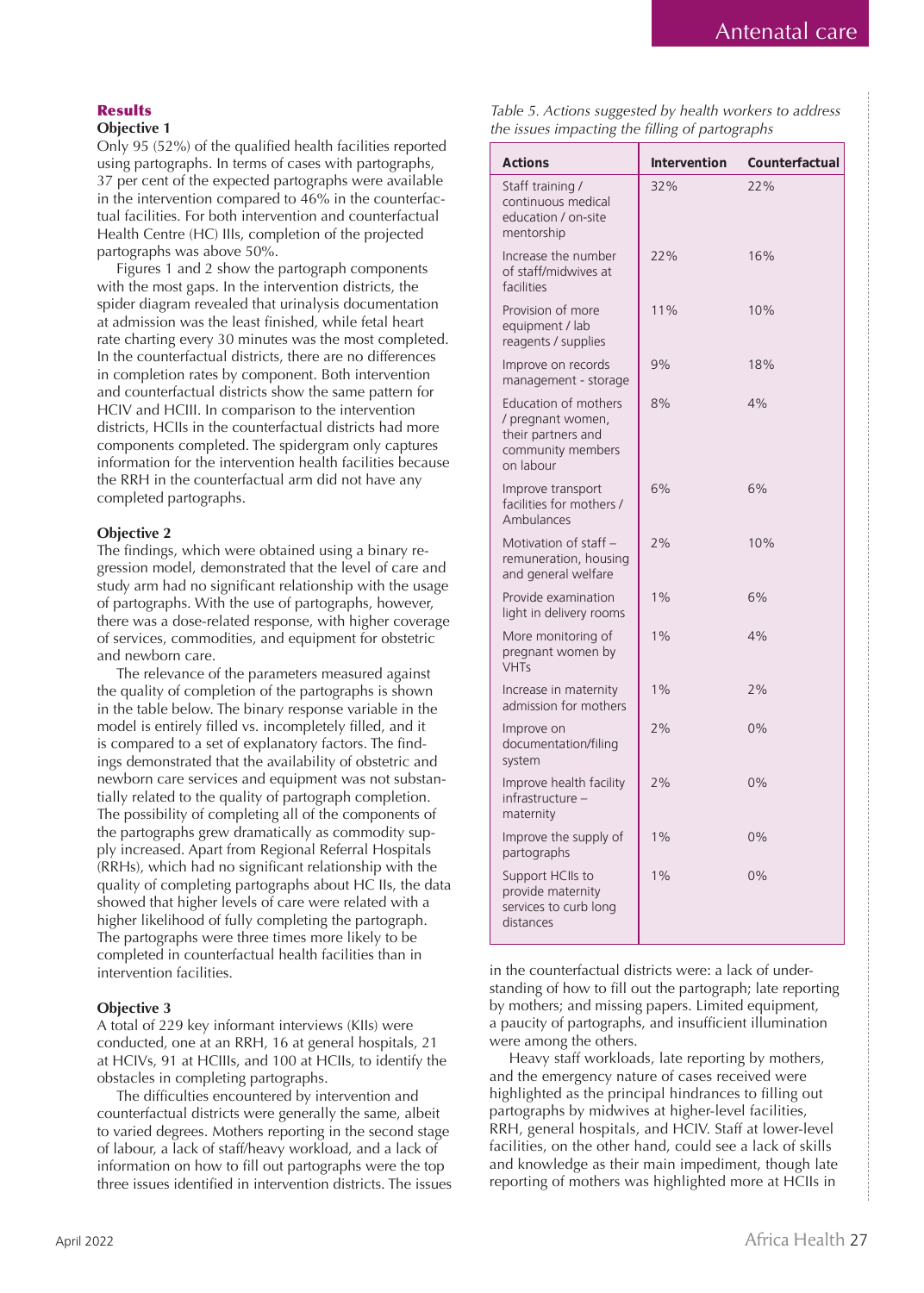

*Judith examines a pregnant mother during an antenatal care visit within the maternity ward. Judith Candiru, is an Assistant Nursing Officer who passionately delivers health services at Midigo Health Center IV and within the community of Midigo subcounty, Yumbe District.*

intervention districts.

Regardless of whether they had complete or imperfect partographs, health facilities faced similar issues, but to differing degrees. Limited knowledge on how to fill out partographs and late reporting by mothers for delivery services were still major issues, affecting roughly a third of health facilities (32%) with completed partographs and a quarter (27%) with incomplete partographs.

#### *Table 6*

## **Objective 4**

In 2019, the DHIS2 reported institutional stillbirths and perinatal deaths per 1,000 deliveries, as shown in Table 6 below. The significance of the factors that determine positive perinatal outcomes is shown in the table below. If perinatal fatalities were less than or equal to 11, the binary response variable was set to 1, and if they were greater than 11, it was set to 0. The median number of

| Study arm      | Level of care | Fresh<br>stillbirths | Macerated<br>stillbirths | Newborn deaths<br>07days | <b>Perinatal deaths</b> |
|----------------|---------------|----------------------|--------------------------|--------------------------|-------------------------|
|                | <b>RRH</b>    | 20.3                 | 16.7                     | 0.3                      | 37.3                    |
|                | Hospital      | 15.9                 | 17.6                     | 12.7                     | 46.1                    |
| Intervention   | <b>HCIV</b>   | 4.5                  | 6.3                      | 3.2                      | 14.1                    |
|                | <b>HCIII</b>  | 3.6                  | 5.9                      | 3.7                      | 13.2                    |
|                | <b>HCII</b>   | 4.4                  | 2.6                      | 1.5                      | 8.6                     |
|                | <b>RRH</b>    | 5.8                  | 11.3                     | 3.2                      | 20.3                    |
|                | Hospital      | 16.2                 | 19.5                     | 14.4                     | 50.1                    |
| Counterfactual | <b>HCIV</b>   | 9.5                  | 7.1                      | 22.5                     | 39.1                    |
|                | <b>HCIII</b>  | 6                    | 5.1                      | 3.3                      | 14.4                    |
|                | <b>HCII</b>   | 5.2                  | 2.6                      | 5.7                      | 13.5                    |